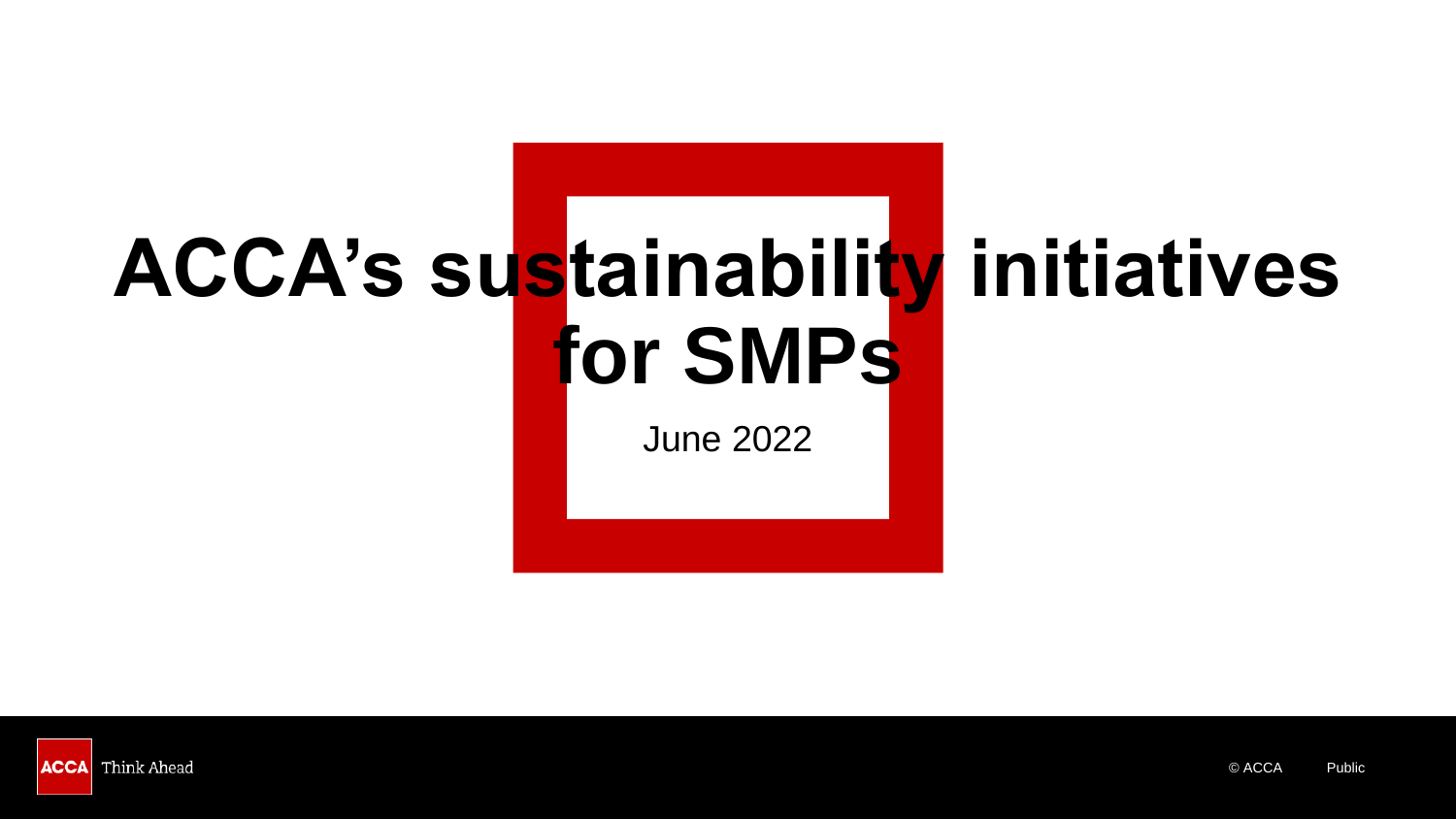#### **Agenda**

- 1. Series of publications for SMPs and supporting activities
- 2. The playbook and support activities
- 3. Other SMP sustainability initiatives
	- The Practice Room
	- Practice Connect
	- knowledge sharing sessions
- 4. Links and further resources



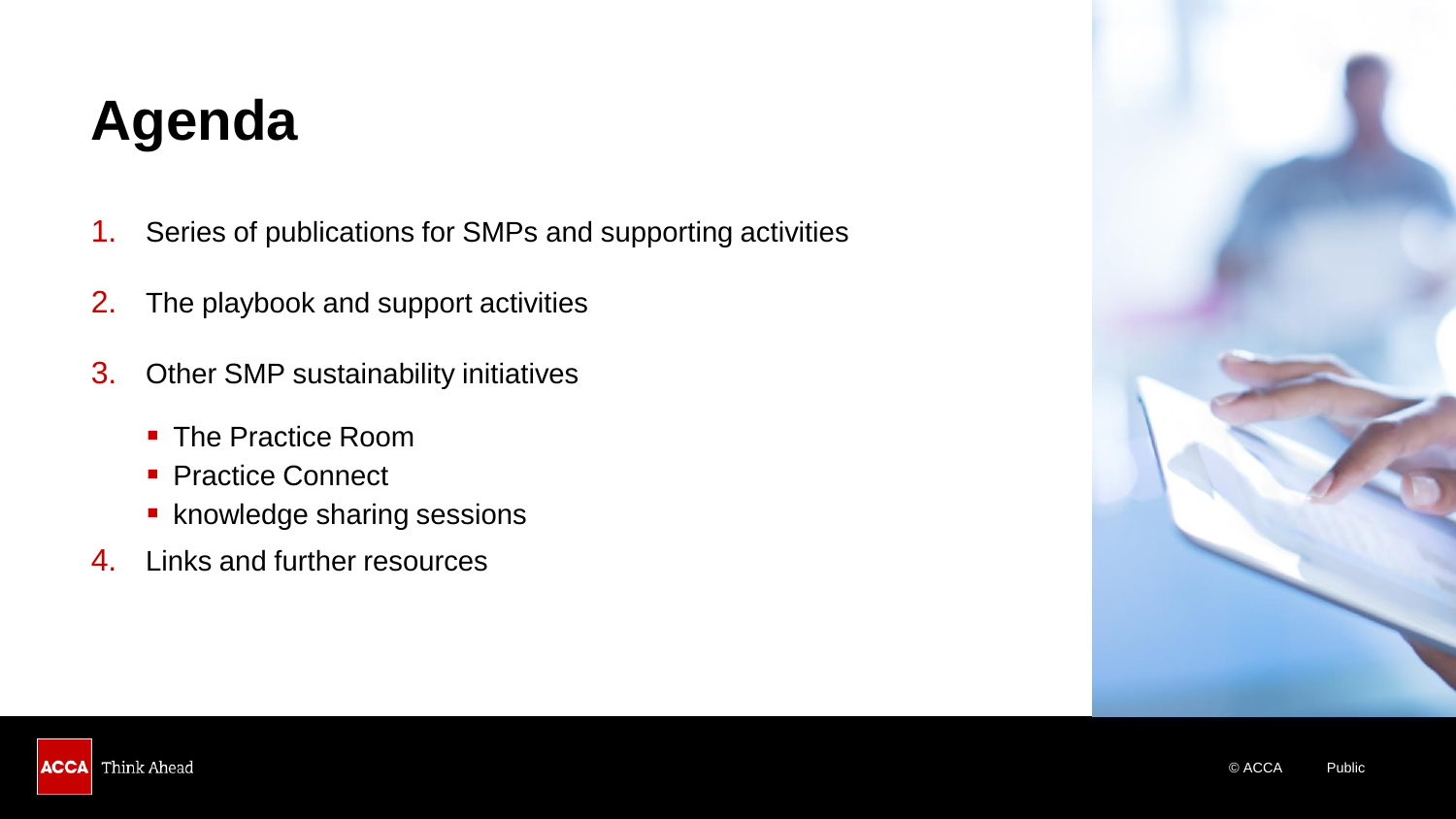#### **ACCA's series of publications devoted to sustainability in SME**









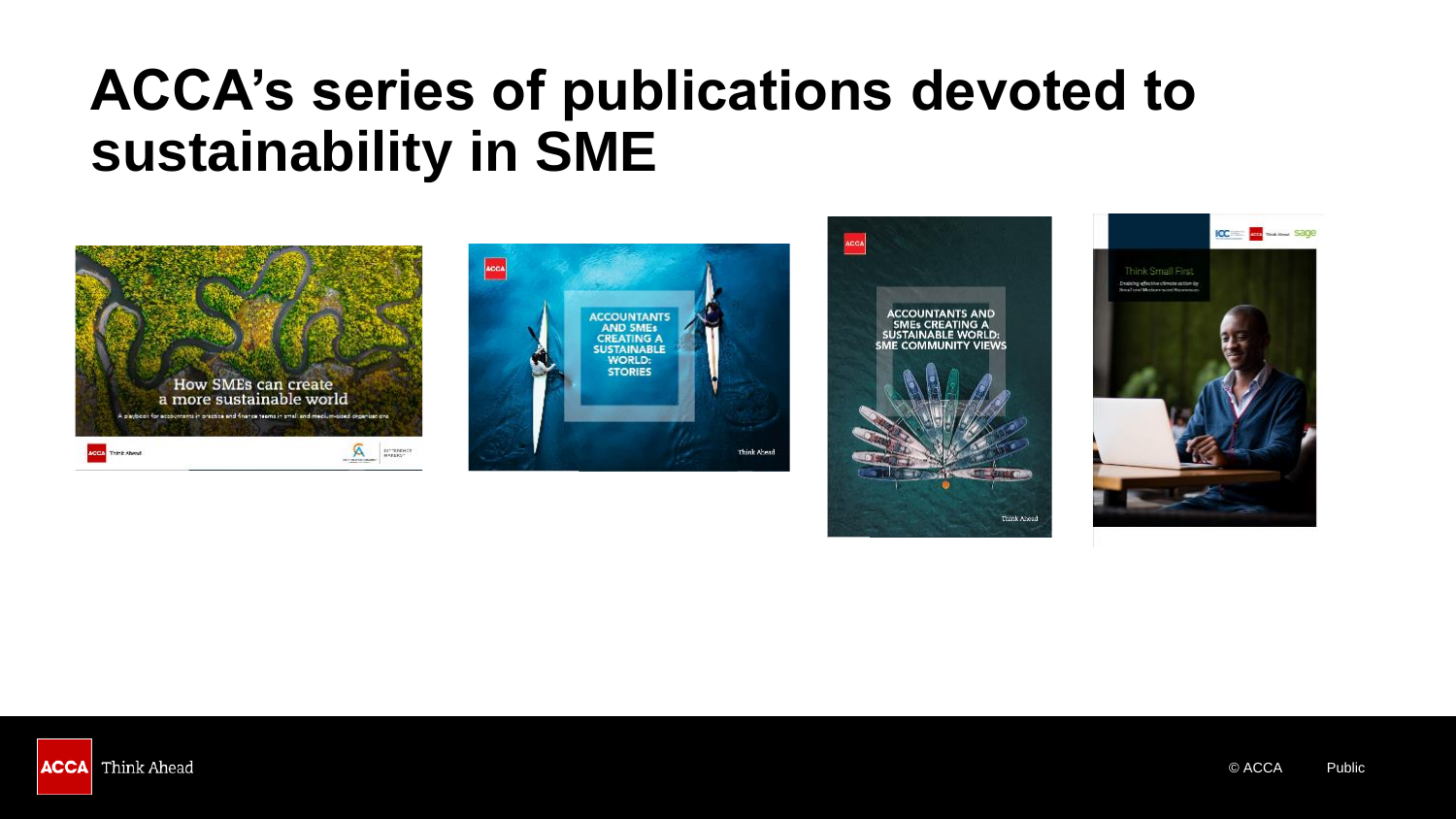#### **Structure of SME Sustainability Playbook**





© ACCA Public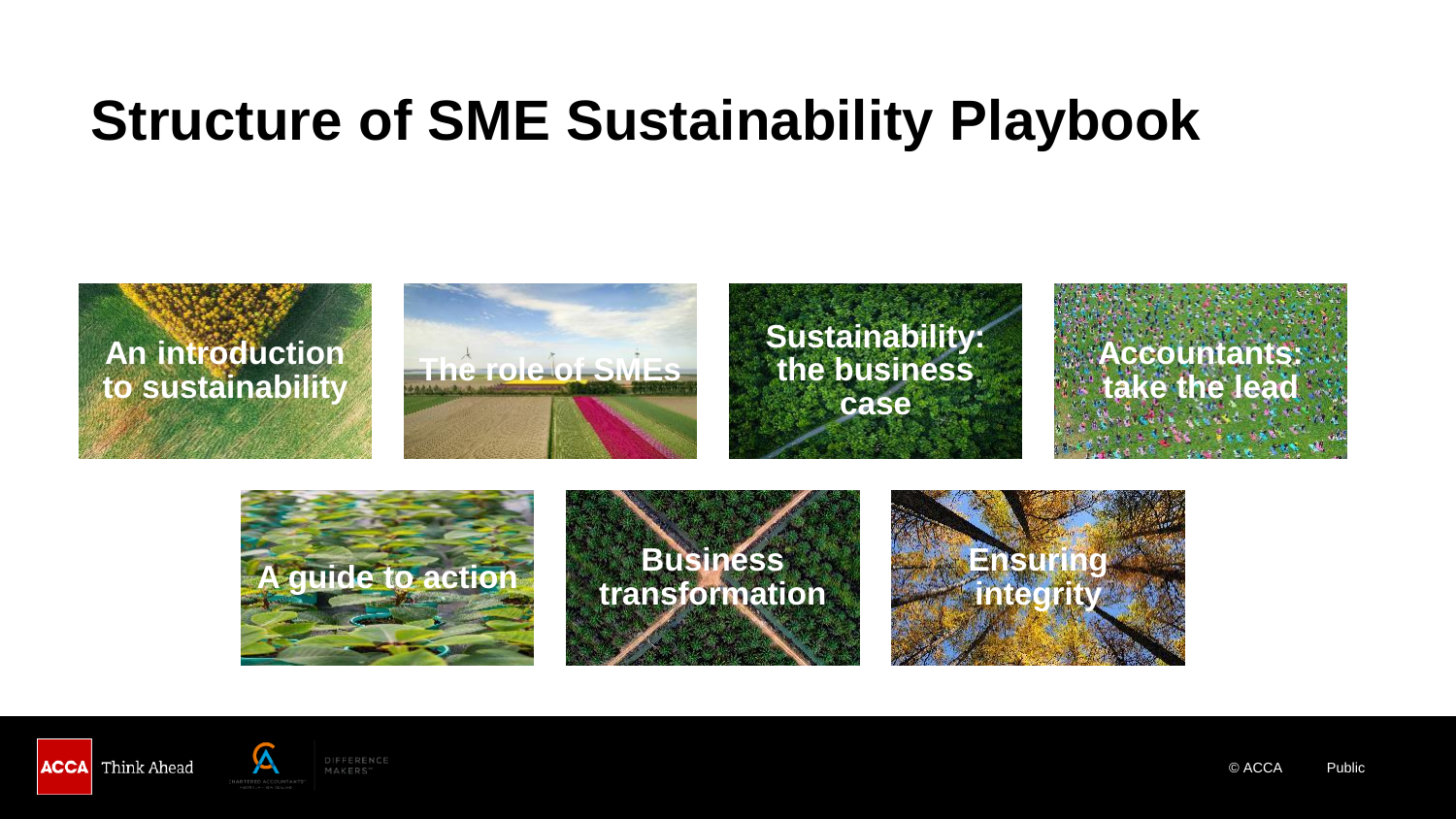### **SME/P sustainability activities**

- *Practical discussions with SMPs*: Webinars with ACCA members, national and regional bodies discussing how SMPs can use the playbook in their practical journey leading sustainable transformation
- *Raising awareness on the role of accountants leading sustainability agenda with non-accounting audiences:* 
	- UN Global Compact SME festival in Malaysia- the role of accountants in supporting SME sustainable transformation, advocating the role of the profession
	- Podcasts for Wales Business Insider, discussing the business case for sustainability for SMEs and the actions that SMPs can take to support them
- *Engaging in a dialogue with SMPS via social media:* Social media campaign engaging SMPs into a dialogue " What streps are you taking in sustainability field?"
- *Bringing policy members and SMPs together:* Climate action SMP roundtable with Minister Troy in Ireland- discussion the role of SMPs driving sustainability, agenda and challenges in SME sector that need to be addressed.



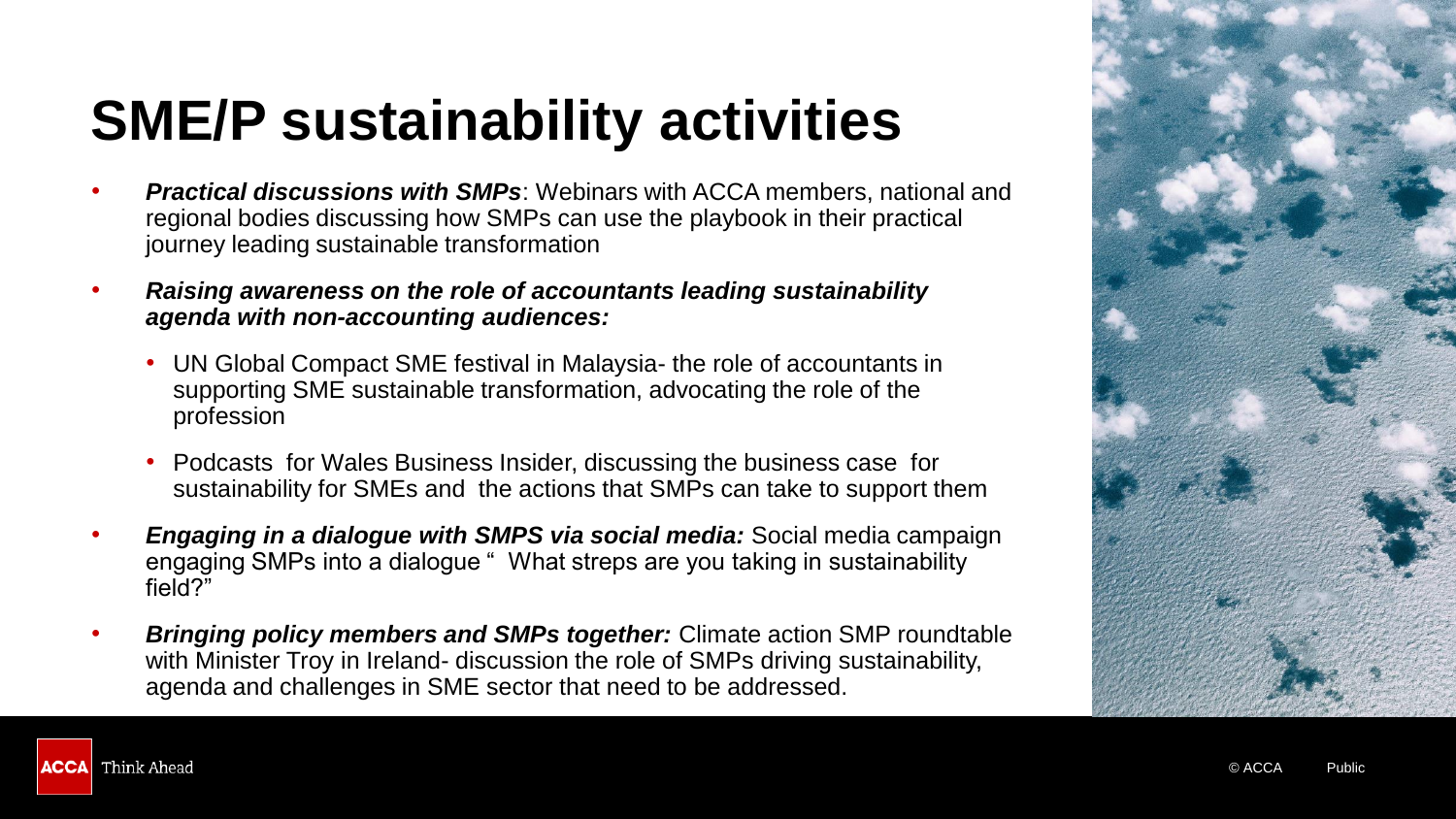#### **Practice Connect – Growing sustainably**

■ Videos, factsheets and helpful guides to support SMPs in sustainable transformation of their own business and clients'



 $\rightarrow$ 

 $\rightarrow$ 

Sustainability playbook

Our new practical playbook unlocks sustainability actions and practical top- tips

and practical resources for SMPs





#### Greenwashing - what we say versus  $\rightarrow$ what we do

A look behind the environmental and social impact of the work we do

6 tech tips to improve your environmental impact

We all can help play a role to improve the impact we are having on the environment

 $\rightarrow$ 







SMP trailblazer → SMP driving sustainability within small

#### [here:](https://www.accaglobal.com/gb/en/employer/employer-help-and-guidance/practice-connect/growing-your-practice/growing-sustainably.html)

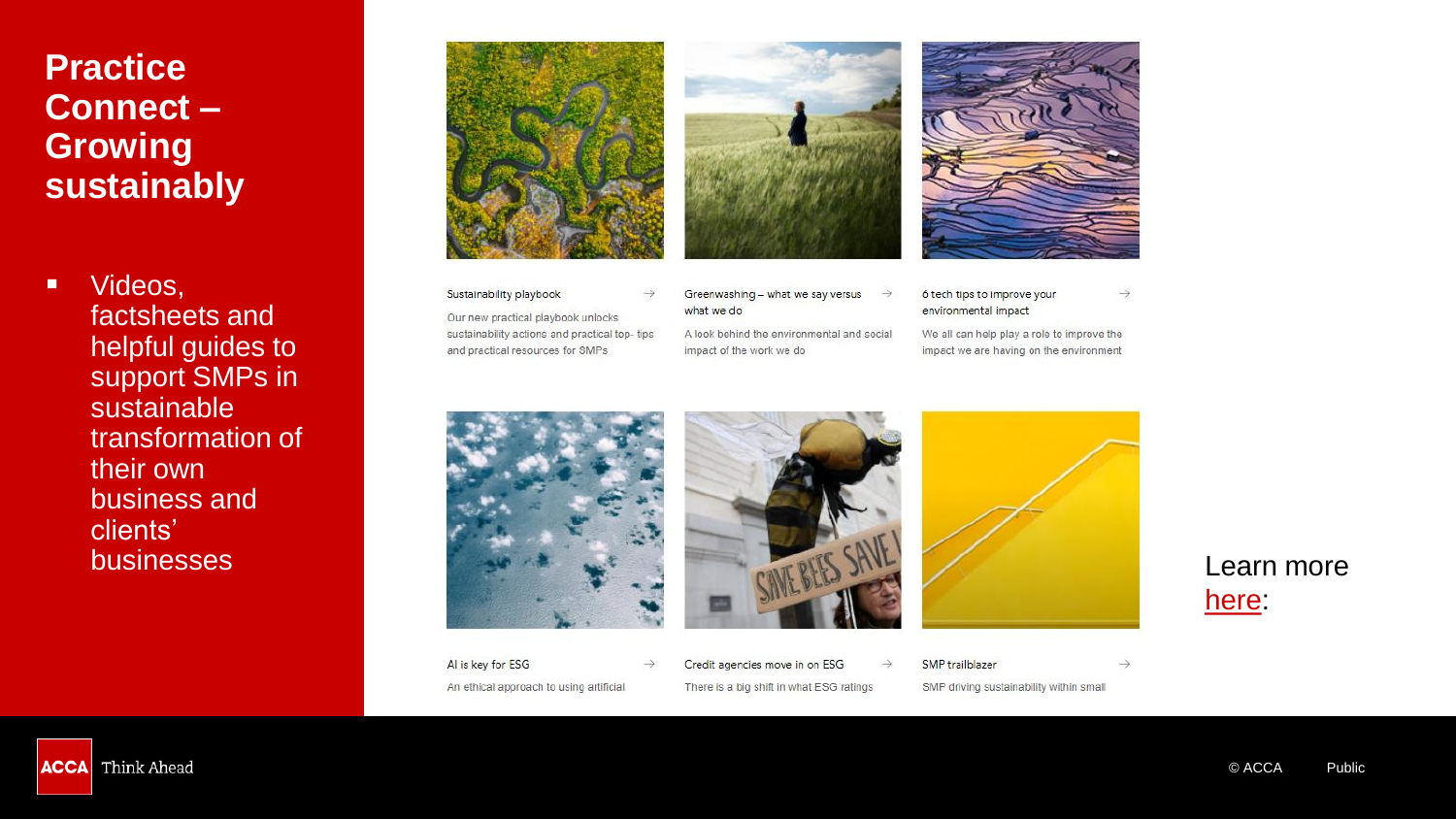#### **The Practice Room**

Free peer-to-peer knowledge sharing sessions hosted by ACCA members who run their own practice.

- Exchange ideas, share experience and learn from other like-minded practitioners.
- Anyone in a SMP can participate.
- Not CPD webinars.
- Join **a new LinkedIn group t**o continue the discussions after the virtual meeting





# the practice



**Upcoming sessions** at [accaglobal.com/practice-room](https://www.accaglobal.com/gb/en/employer/employer-help-and-guidance/practice-connect/the-practice-room.html)

New Practice Room **LinkedIn** group:<https://www.linkedin.com/groups/9157446/>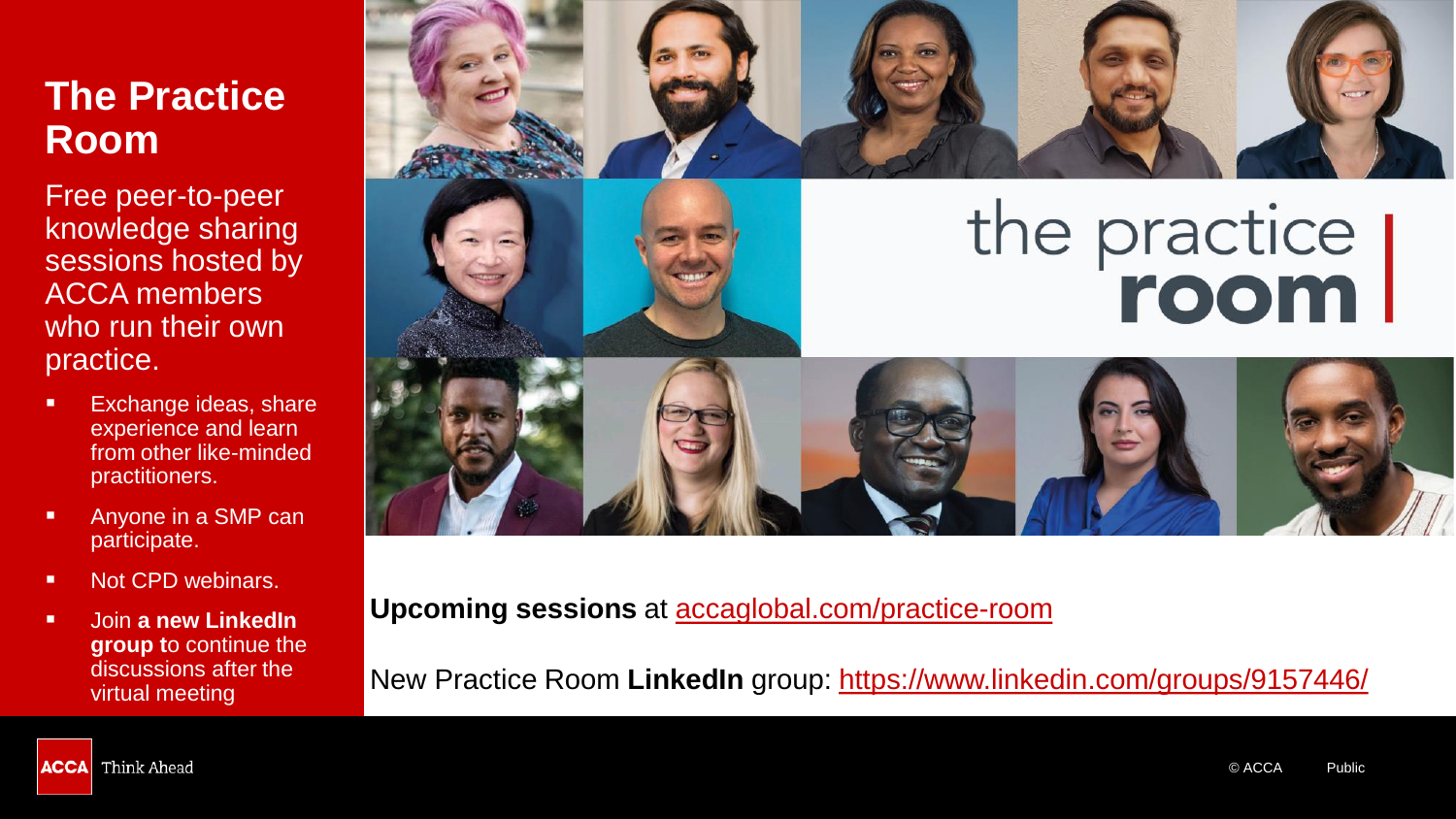#### **Sustainability discussions in the Practice Room**



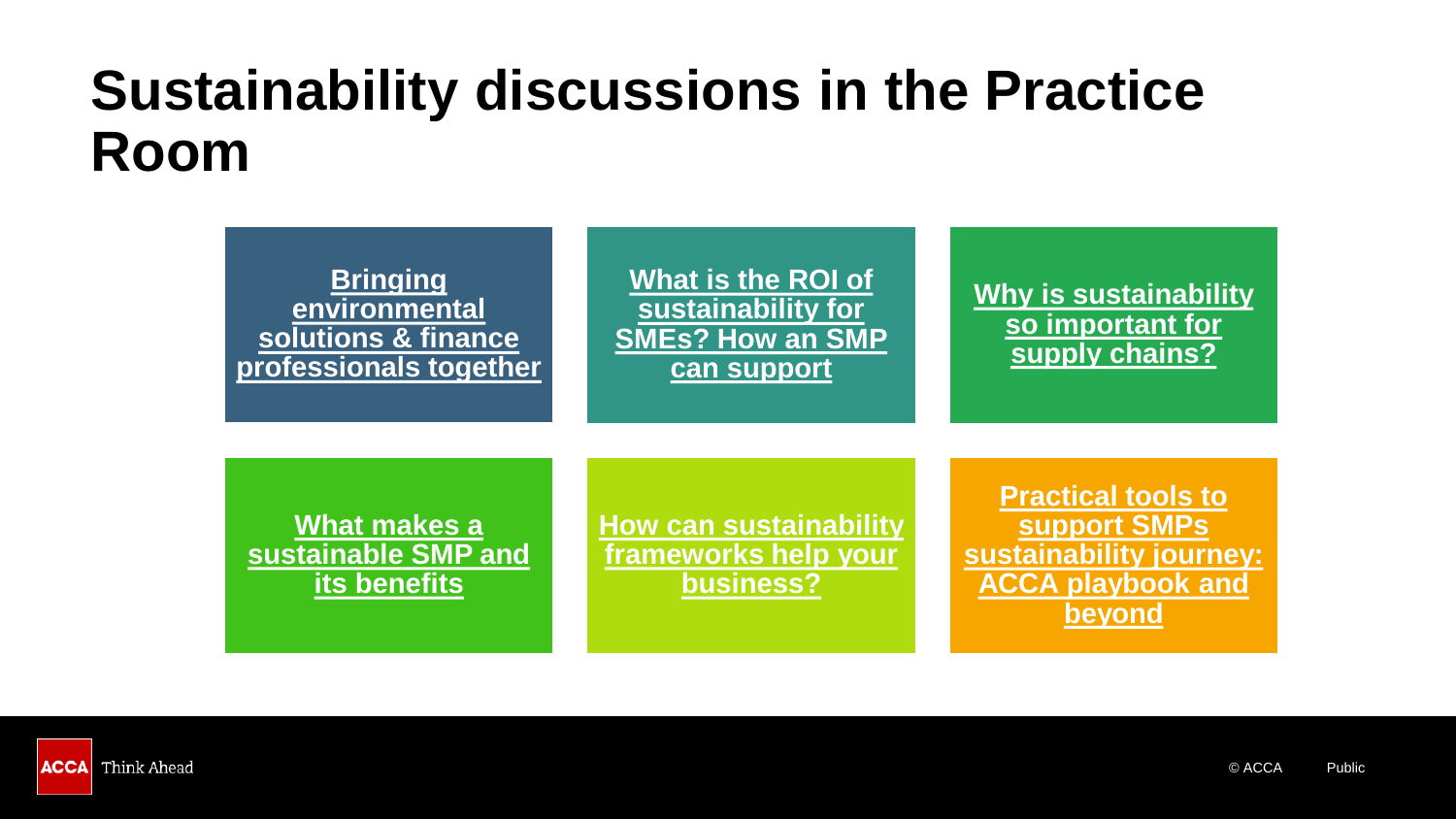#### **ACCA Certificate in Sustainability for Finance**

This Certificate consists of **five courses**, each designed to give you and your teams the skills, knowledge and confidence to lead on sustainability issues in your organisation.

It is consistent with the UN's Sustainable Development Goals (SDGs) and the topics covered are based on research form ACCA's Professional Insights team.

It gives you the expertise to cut through the jargon and make a real difference to your organisation.



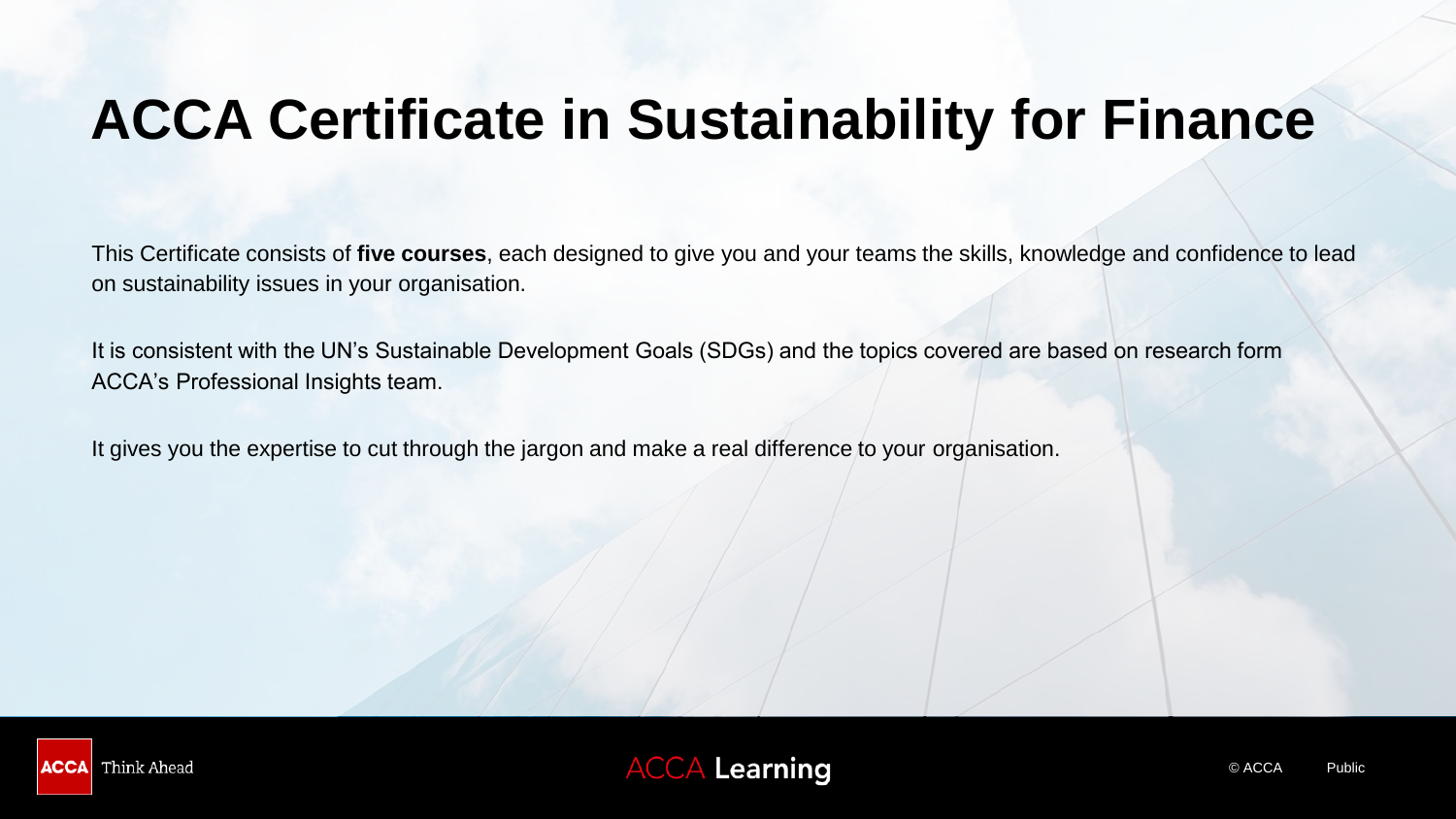#### **ACCA sustainability resources and initiatives:**

- 1. [How SMEs can create a sustainable world-](https://www.accaglobal.com/gb/en/professional-insights/global-profession/sme-suistainable-world.html) SME Sustainability Playbook
- 2. [Practice Connect hub for SMPs -Growing sustainably section](https://www.accaglobal.com/gb/en/employer/employer-help-and-guidance/practice-connect/growing-your-practice/growing-sustainably.html)
- 3. [ACCA Rethinking sustainable business hub](https://www.accaglobal.com/gb/en/member/sectors/sustainable-business.html)
- 4. [The Practice Room](https://www.accaglobal.com/gb/en/employer/employer-help-and-guidance/practice-connect/the-practice-room.html) knowledge sharing sessions for SMPs, summaries of previous sustainability focused sessions are available
- 5. [ACCA Certificate in Sustainable Finance](https://www.accaglobal.com/gb/en/member/discover/events/global/e-learning/sustainability/cert-sustainability-finance.html)